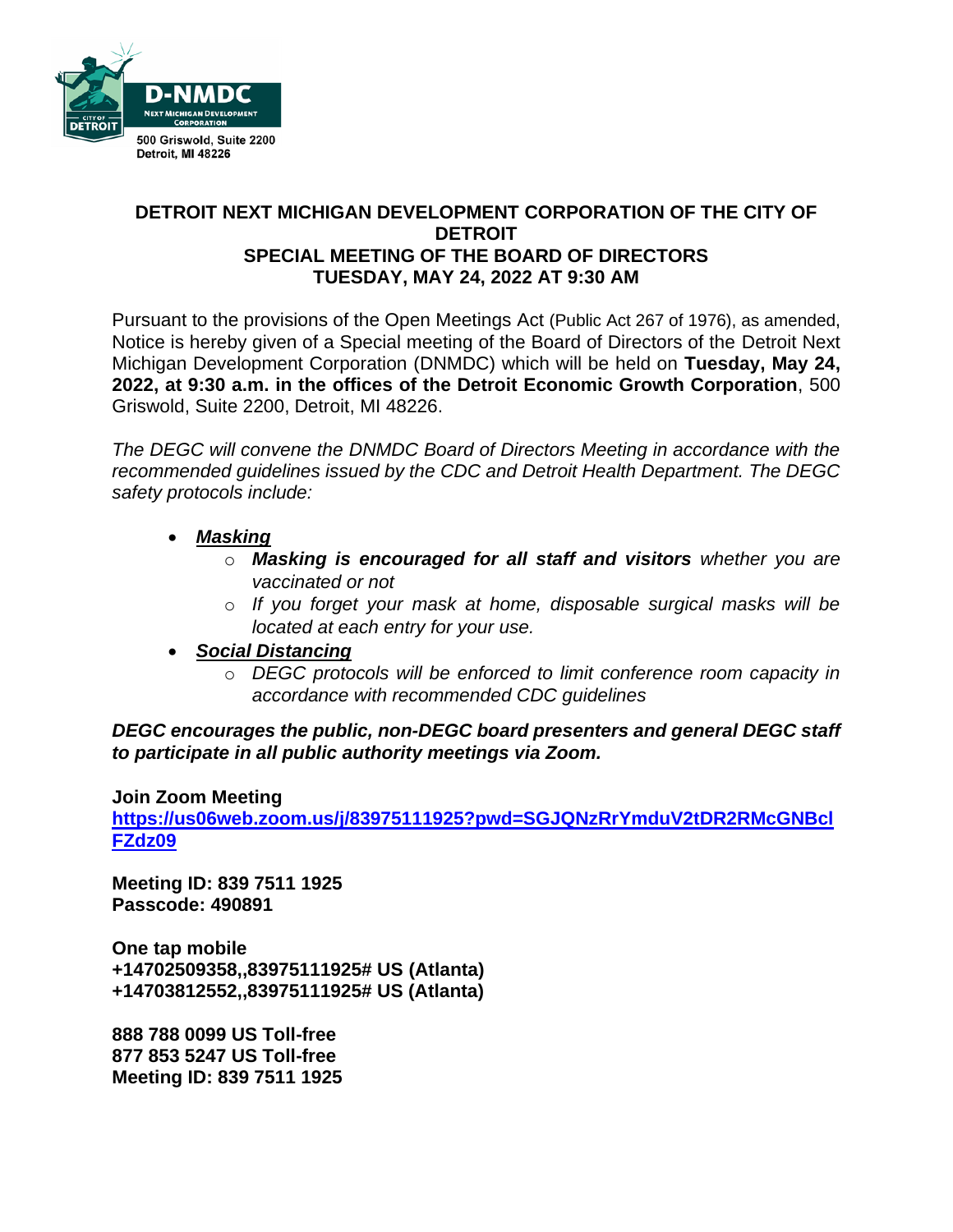

**Public Comment**: The DNMDC respectfully requests that members of the public who wish to speak during the Public Comment section of the meeting, send an email prior to the start of the meeting to [mljensen@degc.org.](mailto:mljensen@degc.org) A list of speakers will be generated and called upon during the meeting in the order the requests were received. In addition, any members of the public who wish to contact members of DNMDC to provide input or ask questions on any business that will come before the DNMDC may send an email to [mljensen@degc.org](mailto:mljensen@degc.org) and such input or questions will be distributed to the DNMDC Board of Directors.

With advance notice of seven calendar days, the City of Detroit will provide interpreter services at public meetings, including American Sign Language, language translation and reasonable ADA accommodations. Please contact the Civil Rights, Inclusion and Opportunity Department at (313) 224-4950, through the TTY number 711, or email [crio@detroitmi.gov](mailto:crio@detroitmi.gov) to schedule these services.